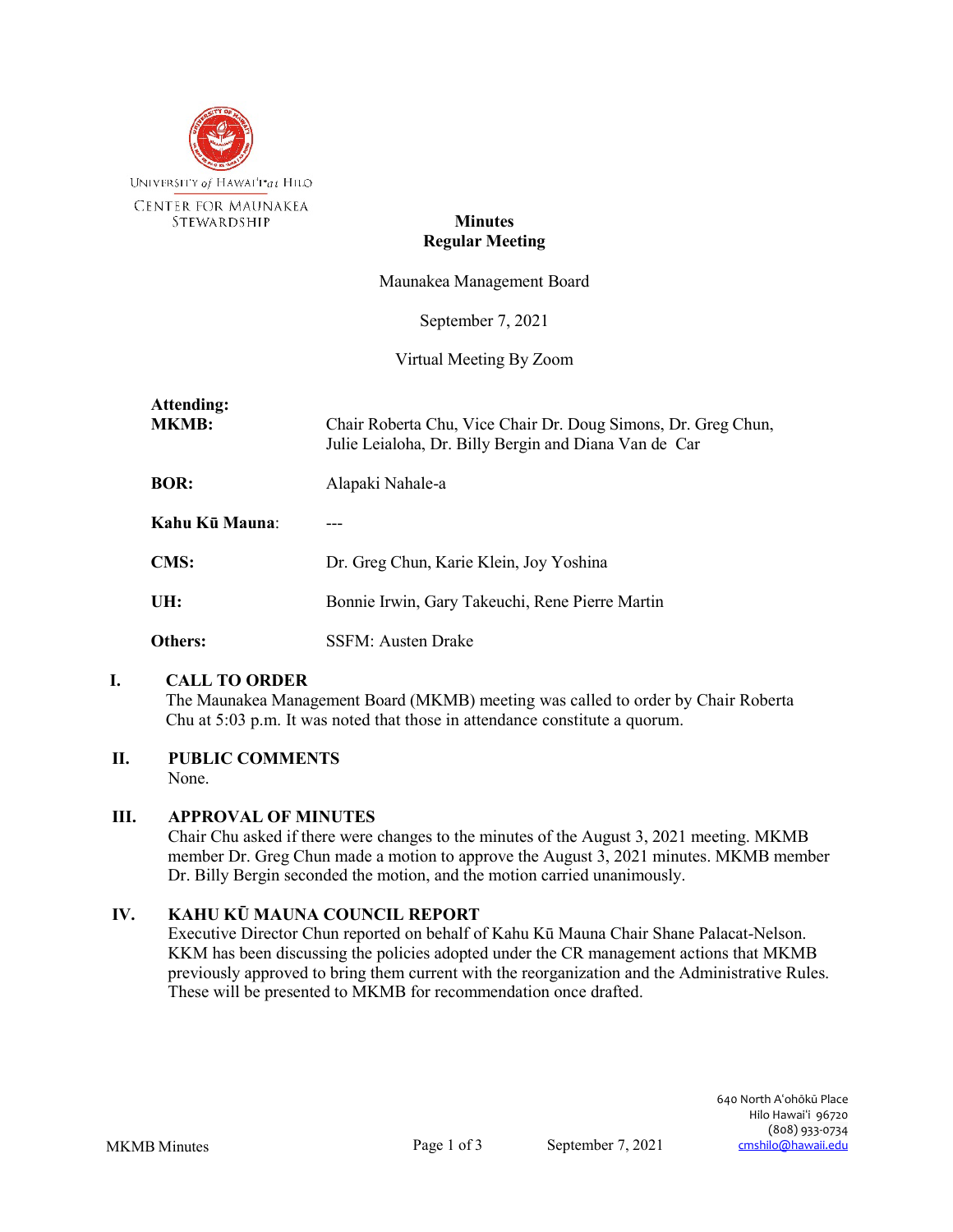# **V. EXECUTIVE DIRECTOR'S REPORT**

# **A. Draft Master Plan (MP)**

Executive Director Greg Chun reported that the public draft of the MP will be issued next week for the 45-day comment period. There are multiple venues for providing input that include (1) the CMS website where comments can be provided directly into the document, (2) a fillable form for those interested in commenting more generally, (3) a virtual meeting, (4) a call-in where oral feedback can be left as a voice message, and (5) Chun will be making himself available for in-person or virtual small group meetings for those interested. The draft will be amended based on public comments; BOR review and approval is targeted for early 2022. Prior to that, the amended draft will be reviewed by the Environmental Committee (EC), KKM and MKMB.

Strategic issues include (1) reducing impacts to resources, especially in the summit area, by reducing our physical foot print through decommissioning and using previously disturbed sites for approved projects and improvements, (2) identifying options for managing vehicular access to the summit, and (3) expanding educational uses of Halepōhaku.

## **B. CMS Reorganization – Director Recruitment**

Reference checks being completed this week with selection anticipated within a week.

# **VI. AGENDA ITEMS**

# **A. Action Item: Review and Recommend Approval: UHH New Education Telescope (NET)**

#### **a. Schematic Design Package**

Executive Director Chun introduced Austen Drake (SSFM) and Rene Pierre Martin (UH) who is working with UH Hilo on the NET project. This is not an approval in the final form of the project, it is just one step of the process. This presentation allows MKMB to weigh in on design considerations of the project.

Drake provided an overview of the Schematic Design Package. This included a site plan showing its location behind Halepōhaku dorm A. Section views showed approximate footing depth and relationship to dorm A. Footings size and depth are shown at a preliminary estimate. The Geotechnical Report provides guidance and parameters for structural design. No new geotechnical boring on this project will be done due to the unknown potential geological artifacts below grade. A Targeted Soil Screen Report was taken to check for contaminants. There were no contaminants found exceeding DOH reporting levels, which means the site is okay for "unrestricted land use." Key takeaways include the project site is previously disturbed and currently used for storage, no known archaeological sites will be disturbed, and the telescope will be remote controlled.

Discussion occurred about differentiating this project from other larger projects, and whether proactive work needs to be done. Rene Martin shared that online outreach was conducted last year, and has continued with online discussions. The main differences is the size and purpose. NET is much smaller in size, and it will be used for education (college, high school, etc.). Chancellor Bonnie Irwin concurred with the importance of the telescope's small size and the environmental piece, which are both part of the total package.

MKMB member Julie Leialoha made a motion to approve the continued process with regards to all of the other requirements to completing the NET. MKMB member Diana Van de Car seconded the motion, and the motion carried unanimously.